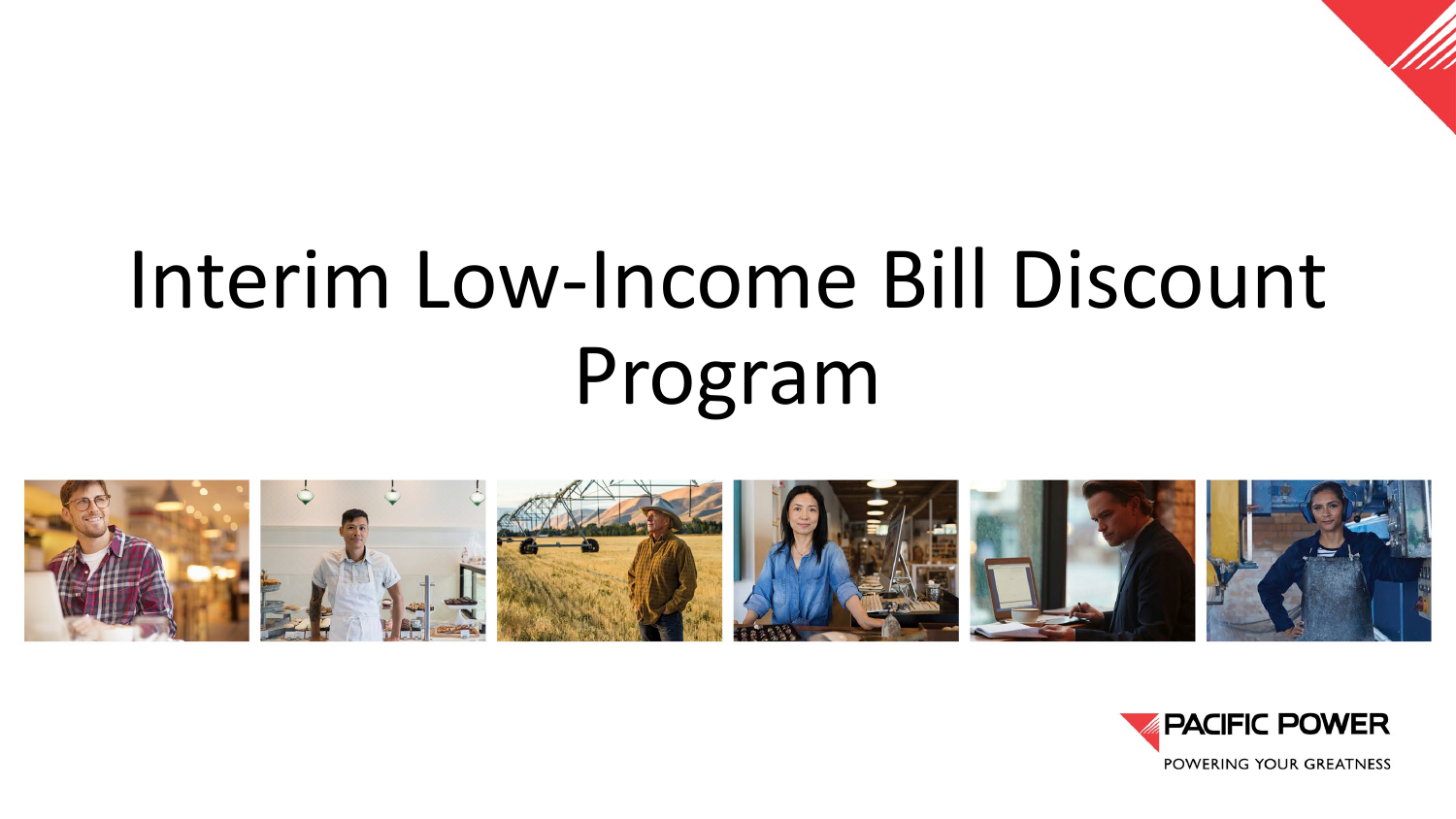## Bill Discount Program Goals



#### **Program Design**

- Easy to understand, explain, and implement for customers and the company
- Consistent with CARE program in California
- Develop program that considers reasonable cost impacts
- To serve as a tool to help customers in conjunction with other assistance and energy efficiency measures (LIHEAP, OEAP, Oregon Energy Fund, Energy Trust, Rate Design)
- Equitable bill decrease for participating customers

#### **Program Analysis**

• Company's 2019 Residential Email Survey results used to help identify energy burden and forecast potential eligibility, reduction in energy burden, and cost impacts.

#### **Collaboration**

• Utilize input from Staff, stakeholders, and the other utilities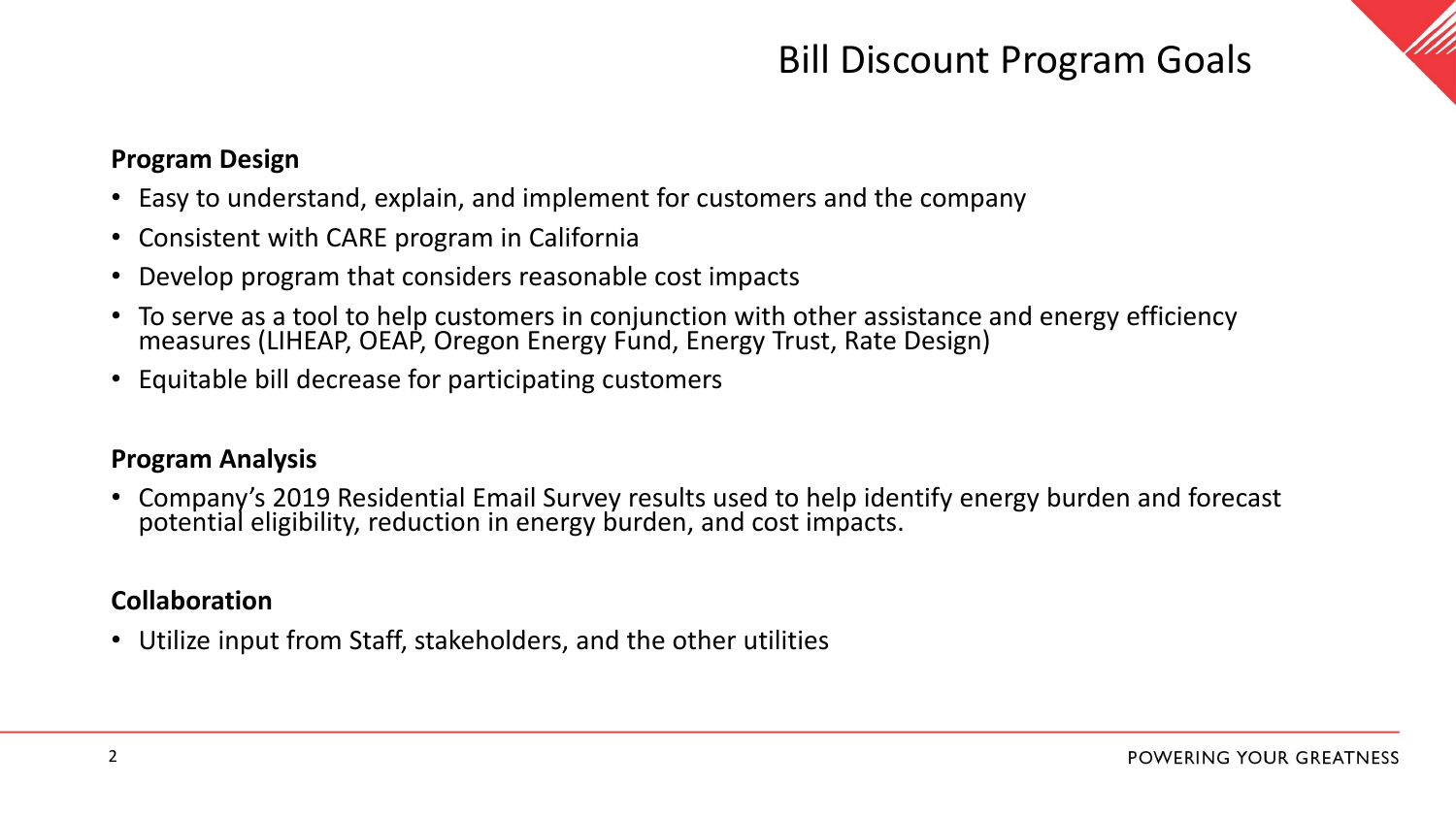### Proposed Timeframe

- Stakeholder Outreach/Meetings
	- April 22, 2022 Met w/OPUC Staff
	- May 4, 2022 Met w/CUB
	- May 10, 2022 Meeting w/Stakeholders (HB2475, UM2114)
	- May 17, 2022 Open Forum, 6pm to 8pm
	- May 18, 2022 Open Forum, 9am to 11am
	- May 27, 2022 Receive final comments from stakeholders
- Filing June Interim Bill Discount Tariff and Cost Recovery Tariff
- Expedited approval of program/tariff in July
- Program effective August 1, 2022
- Continued assessment of program through reporting and collaboration with stakeholders and Staff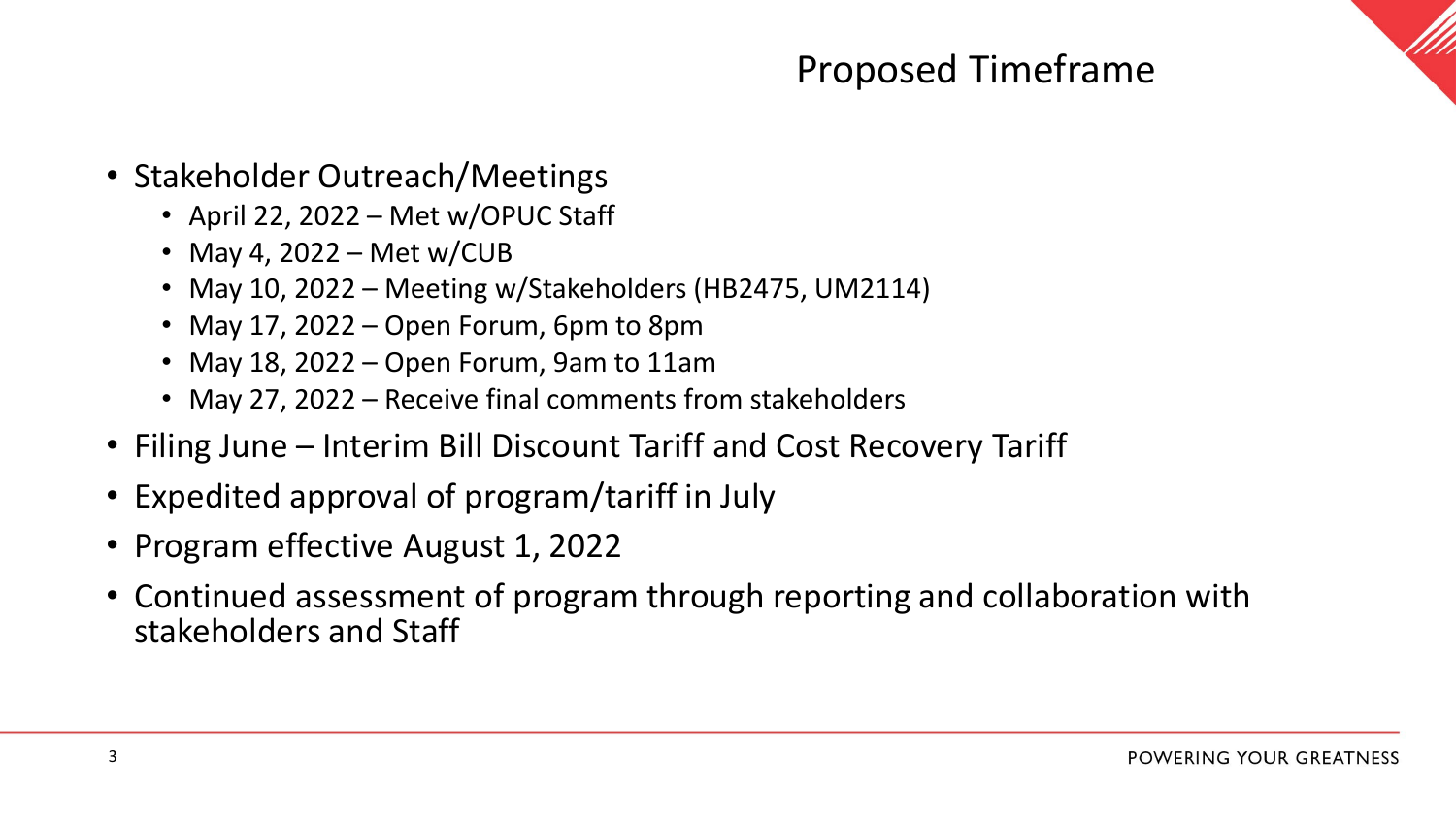- Discount of 25% is available to households with incomes up to 60% of Oregon's State Median Income (SMI), adjusted for household size
- Low barriers for enrollment including auto-enrollment and selfattestation
- Provides a meaningful reduction in energy burden
- Collaboration with community-based organizations to share information and use the bill discount in conjunction with other programs and assistance.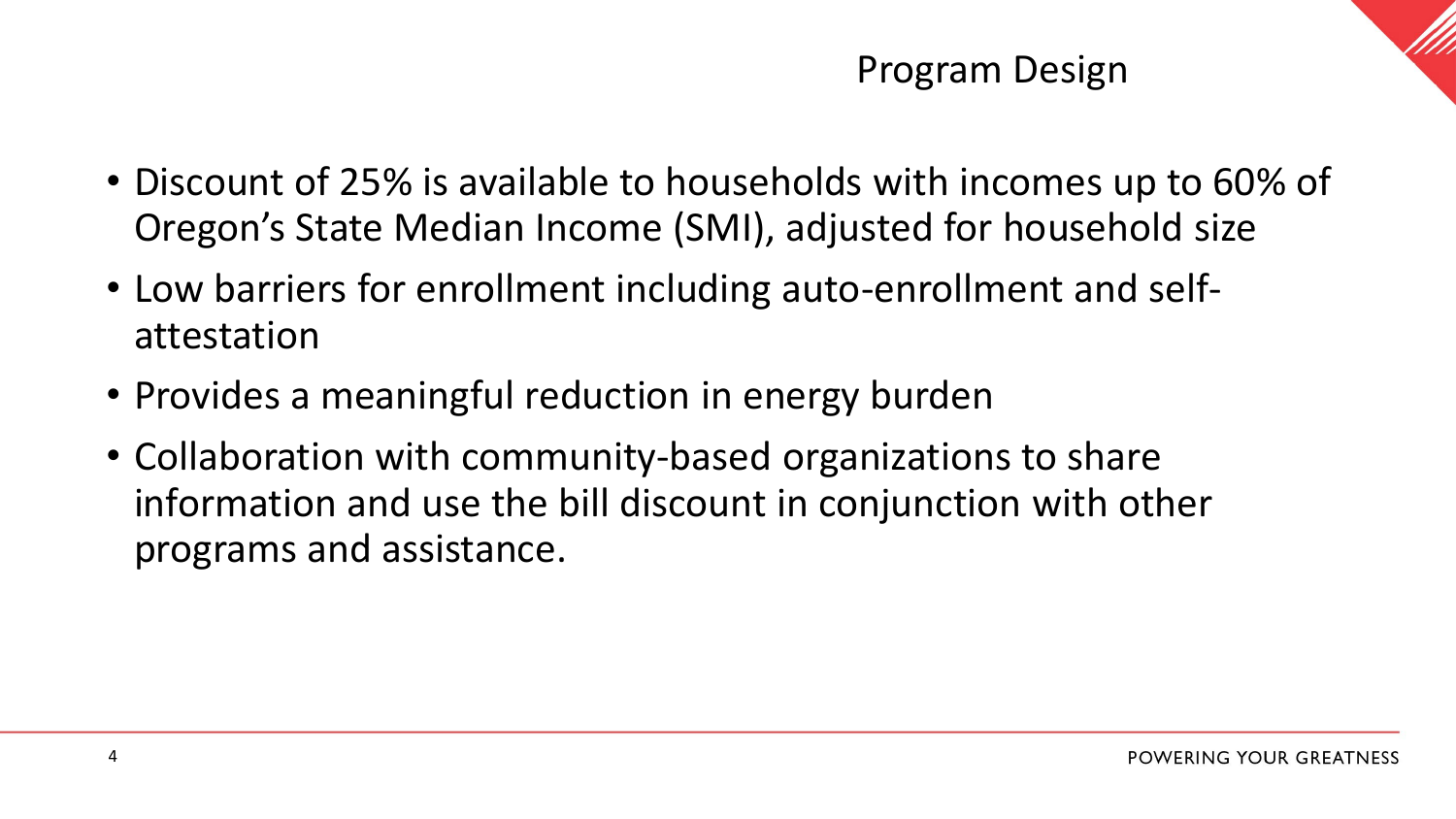## Program Eligibility/Enrollment



#### • **Auto Enrollment**

- At implementation all customers who have received energy assistance in the last year (60% SMI) will be auto-enrolled on the low-income discount rate.
- Customers who receive energy assistance in the future will also be placed on the low- income discount rate.

#### • **Self-Attestation**

- Customer may attest to their household income as meeting the requirement of the discount rate (60% SMI).
- Customer may enroll online or by sending a paper application to the utility.
- Customers will be required to re-enroll every two years.
- Company will request permission to provide information and referrals to other programs.

#### • **Post Enrollment Verification**

- Excludes customers who have received energy assistance in the last 12 months.
- Post-enrollment certification to begin in 2023.
- 3% of participating customers will be randomly chosen to verify eligibility.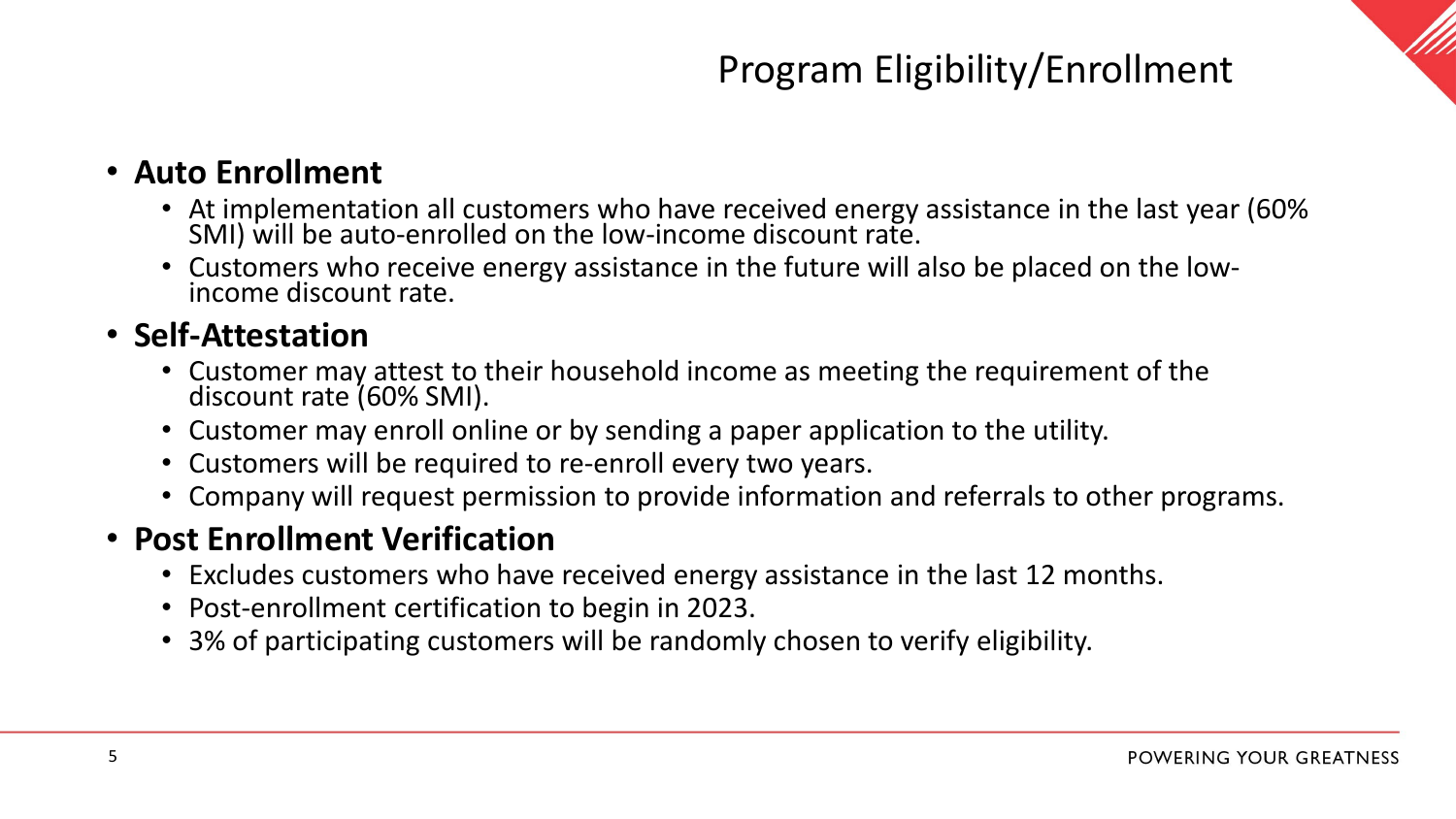#### Bill Discount Analysis



- Proposed discount will provide an approximate 44% reduction in customers with energy burdens above 6%.
- The projected initial cost of the bill discount for year 1, with a participation level of 15%, is approximately \$5.3 million or 0.40%.
- Bill impacts
	- Residential \$0.35 per month.
	- Non-residential \$0.00035 per kWh.
		- No Cap

| <b>Participation Level</b> | <b>Per Survey</b><br><b>Respondents</b> | <b>Total Pacific</b><br><b>Power Oregon</b> | <b>Bill Impact</b> | <b>Monthly Cost Per</b><br><b>Residential Customer</b> |
|----------------------------|-----------------------------------------|---------------------------------------------|--------------------|--------------------------------------------------------|
| 15%                        | \$210,183                               | \$5,270,189                                 | 0.40%              | \$0.35                                                 |
| 85%                        | \$1,191,040                             | \$29,864,404                                | 2.10%              | \$1.99                                                 |
| $100\%$                    | \$1,401,223                             | \$35,134,593                                | $2.50\%$           | \$2.34                                                 |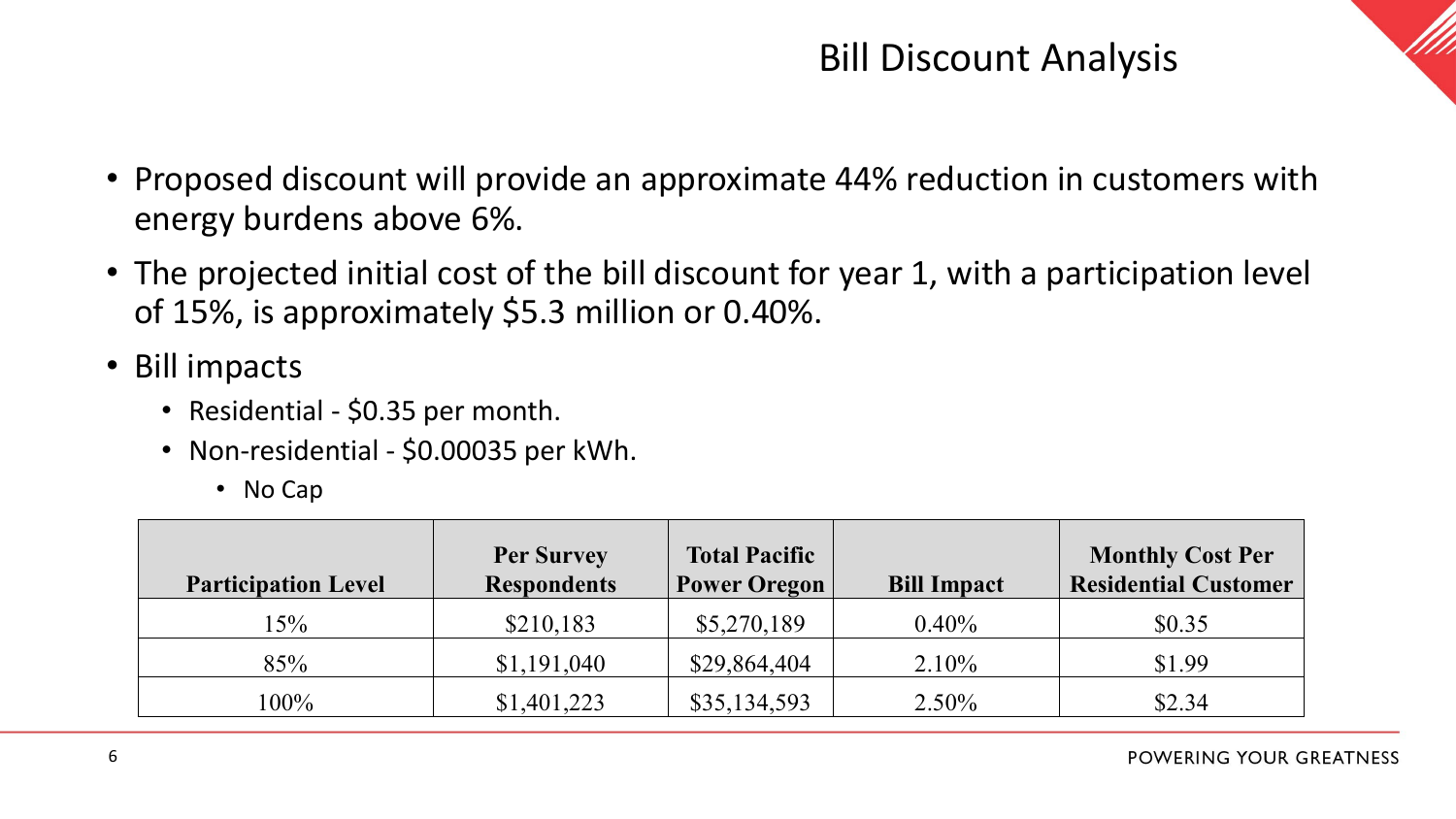#### Estimated Program Administration

|                                                            | Annual<br><b>Budget</b> |
|------------------------------------------------------------|-------------------------|
| <b>Outreach</b>                                            |                         |
| Applications/Inserts/Recertification                       | \$50,000                |
| Media                                                      | \$25,000                |
| Outreach (other)                                           | \$25,000                |
| Survey                                                     | \$70,000                |
| <b>Total Outreach</b>                                      | \$170,000               |
|                                                            |                         |
| <b>Processing/Certification/Verification</b>               | \$25,000                |
|                                                            |                         |
| <b>General Administration</b>                              |                         |
| Includes Billing System/ Programming, Consulting Services, |                         |
| Labor Costs (including overhead), Regulatory Compliance    | \$45,000                |
|                                                            |                         |
| <b>Total Administration</b>                                | \$240,000               |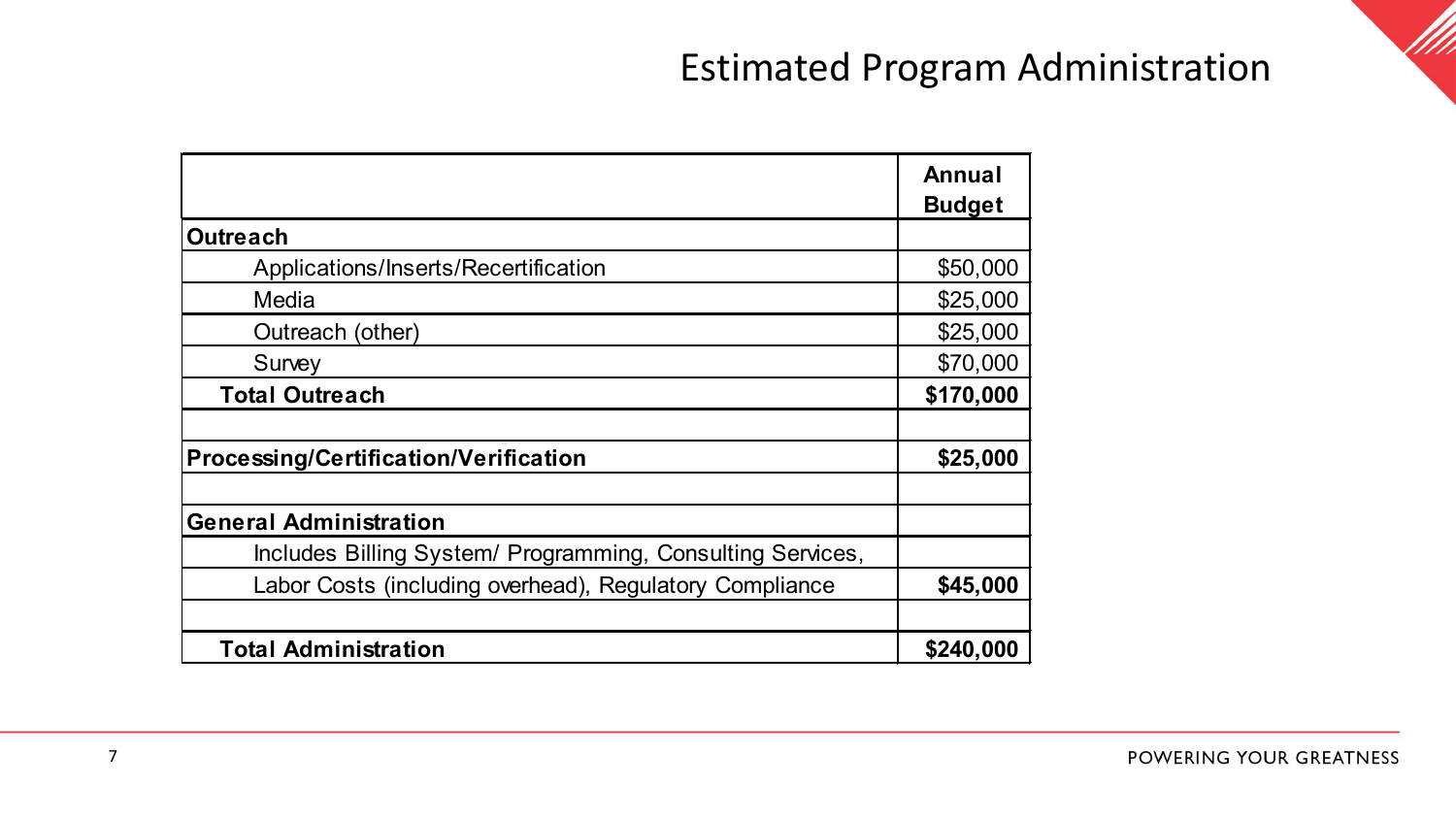#### What level of eligibility best targets the need?



POWERING YOUR GREATNESS

111.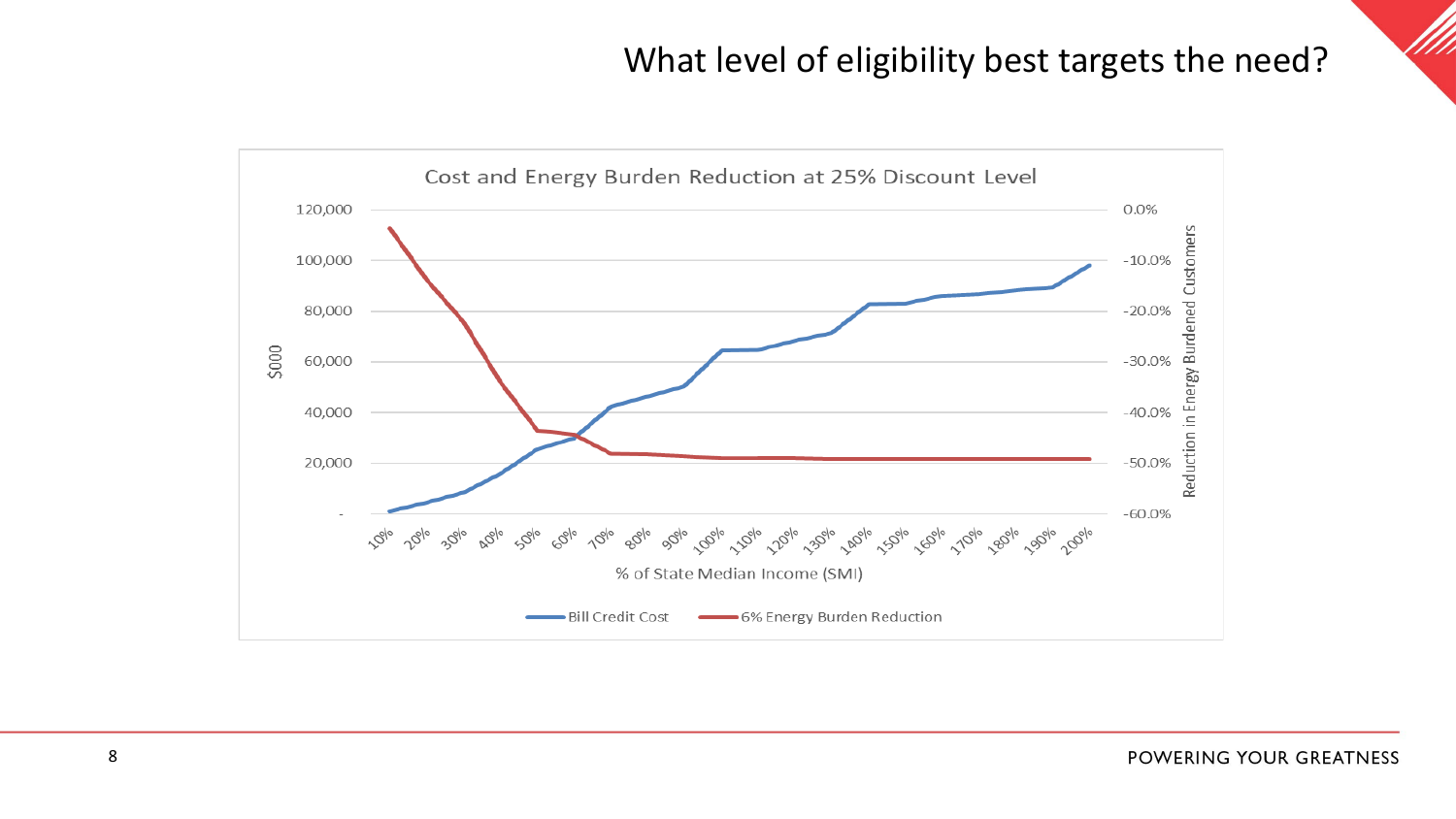#### Energy Burden Reduction



111.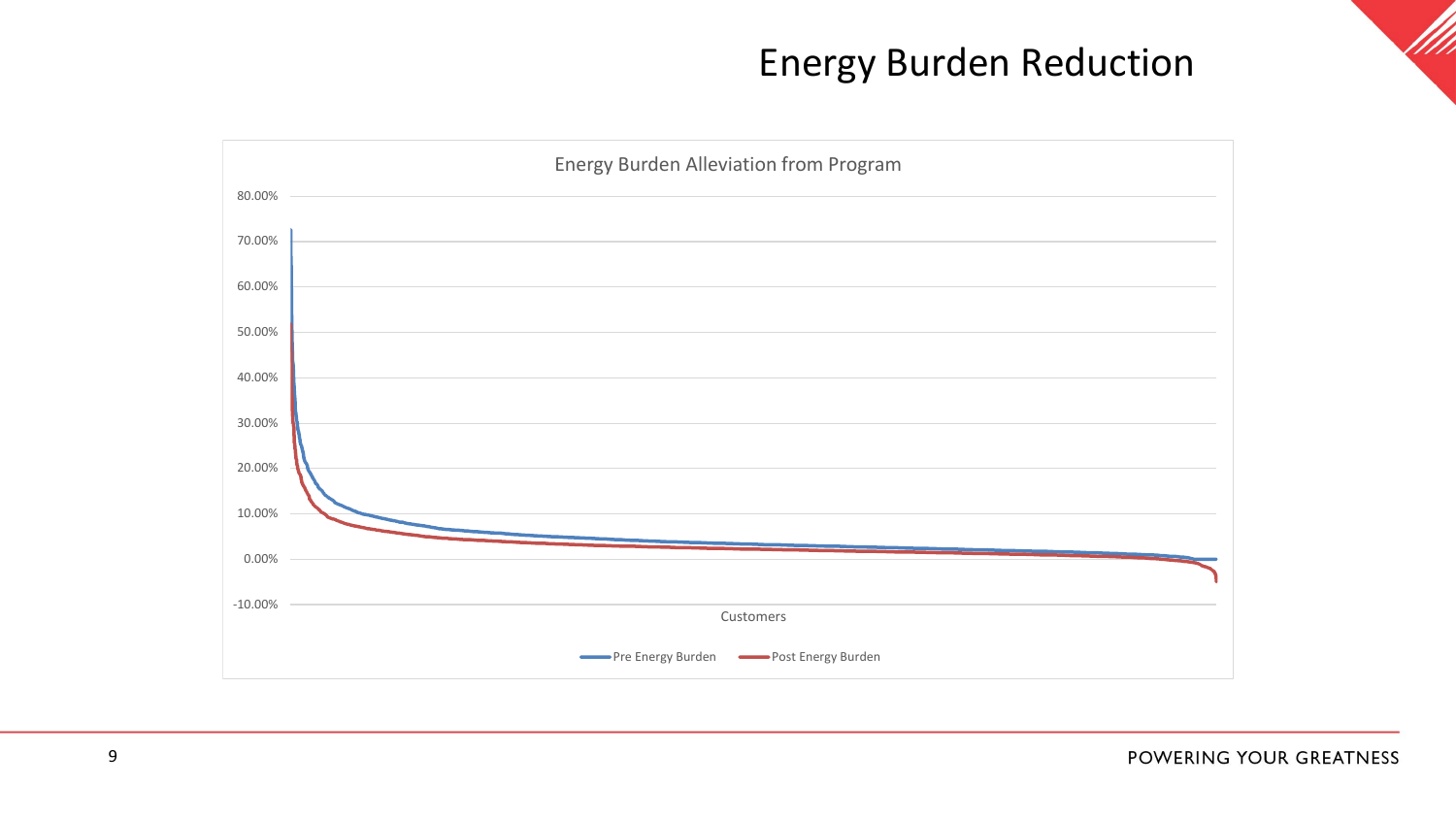#### Energy Burden Reduction



111.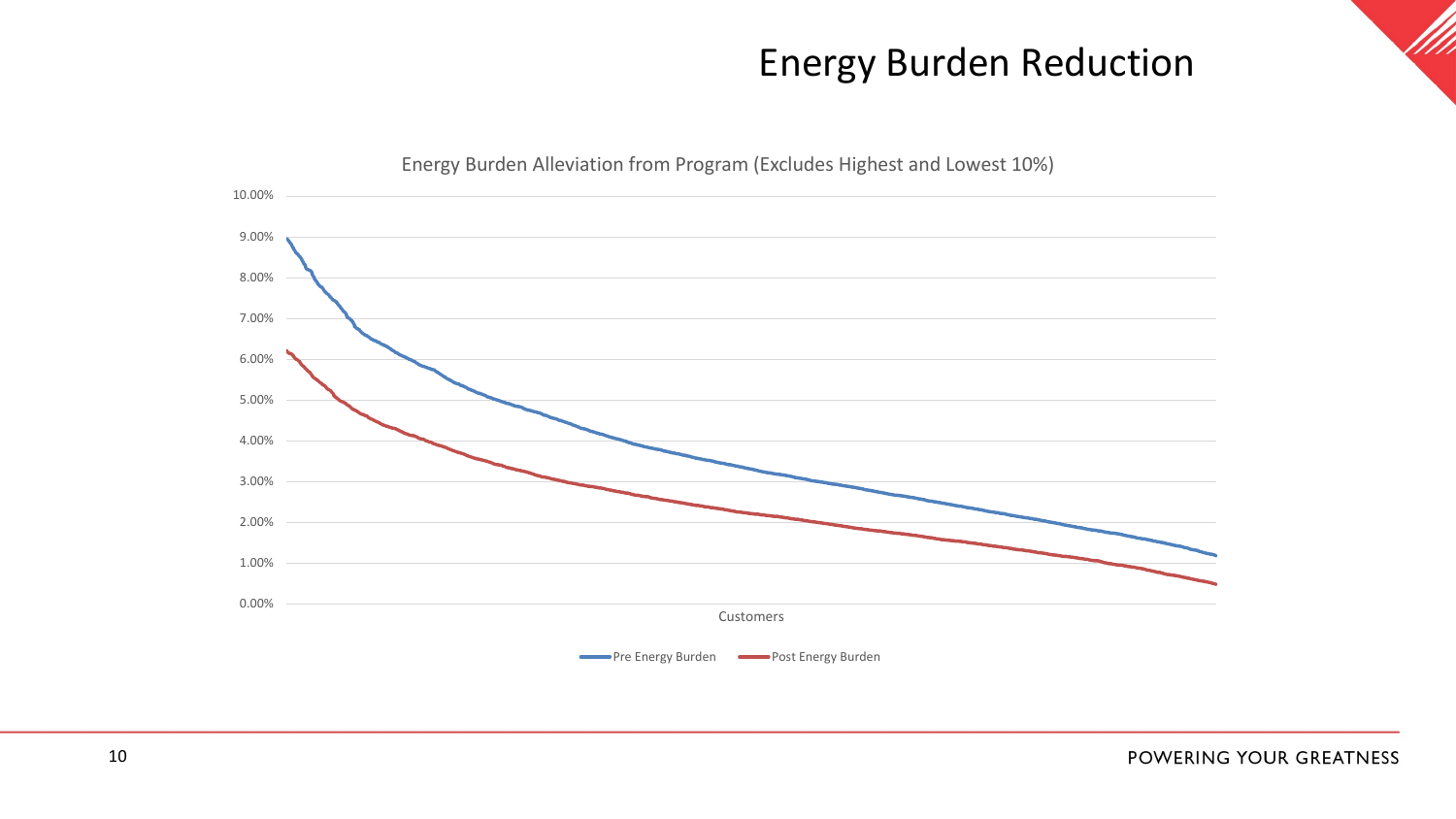## Program Design Considerations

| <b>Description</b>                                                                             | Percentage of<br><b>Customers below 6%</b><br><b>Energy Burden</b> | Cost @ 85% Adoption<br>(5000) |
|------------------------------------------------------------------------------------------------|--------------------------------------------------------------------|-------------------------------|
| Avista 4 Tier - 90% for 0-5% SMI; 60% for 6-20% SMI, 25%<br>for 21-40% SMI; 15% for 41-60% SMI | 63.20%                                                             | \$30,580                      |
| PGE/NWN 3 Tier - 25% for 0-30% SMI; 20% for 31-45% SMI;<br>15% for 46-60% SMI                  | 40.90%                                                             | \$23,375                      |
| 2 Tier - 40% for 0-30% SMI; 20% for 31-60% SMI                                                 | 57.40%                                                             | \$30,734                      |
| 20% Discount for 60% SMI or less                                                               | 36.90%                                                             | \$23,892                      |
| Recommended - 25% Discount for 60% SMI or less                                                 | 44.40%                                                             | \$29,864                      |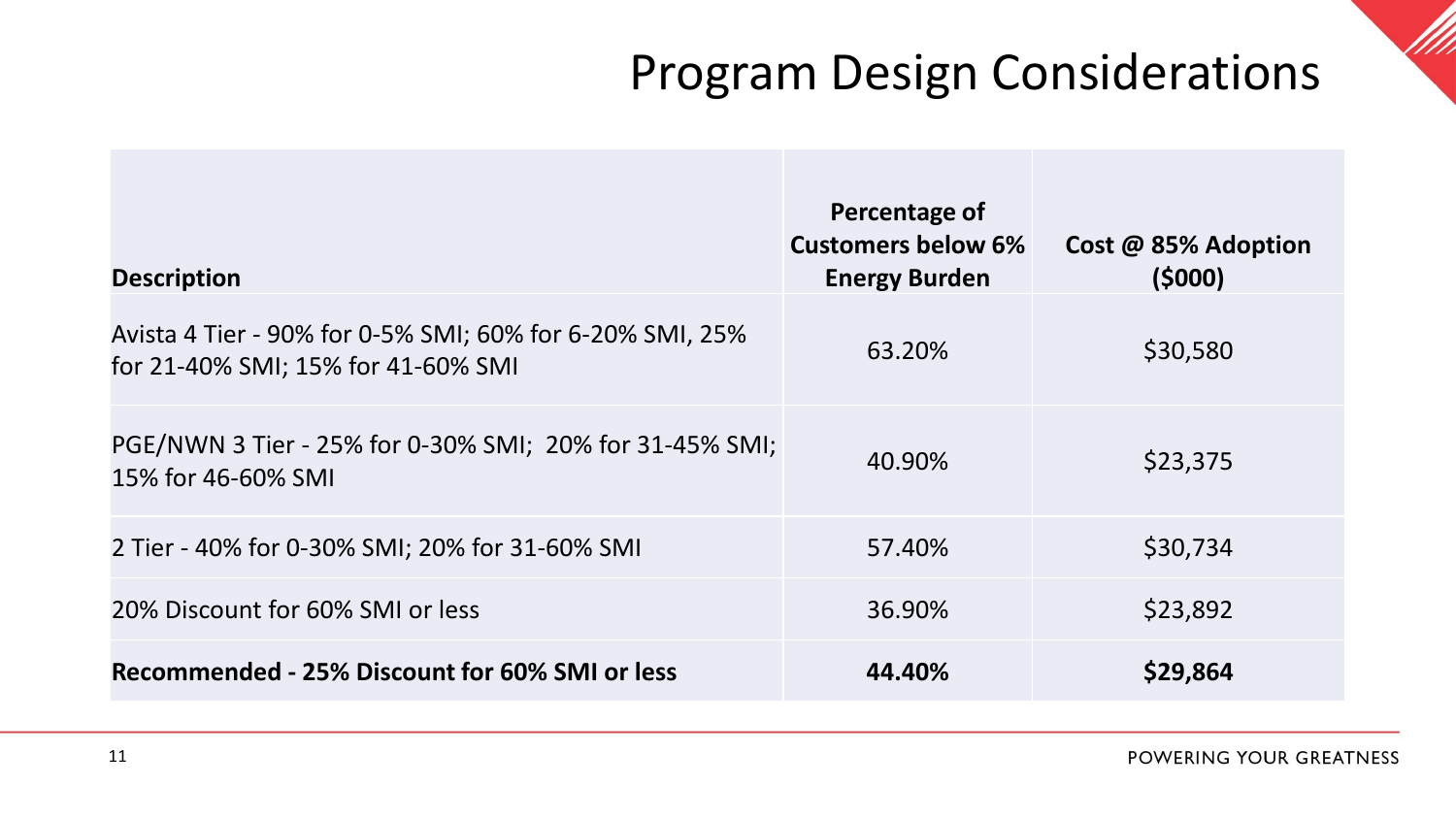# Single Tier Approach



- Easier to explain and understand
- Lower cost and ease to implement and maintain
- Allows for easier auto-enrollment without additional verification, larger number of customers helped immediately
- Consistent with CARE program already in place
- Alleviates concern with untested approach of self-attestation with tiered discount levels
- Provides meaningful credit to all eligible customers across different energy burdens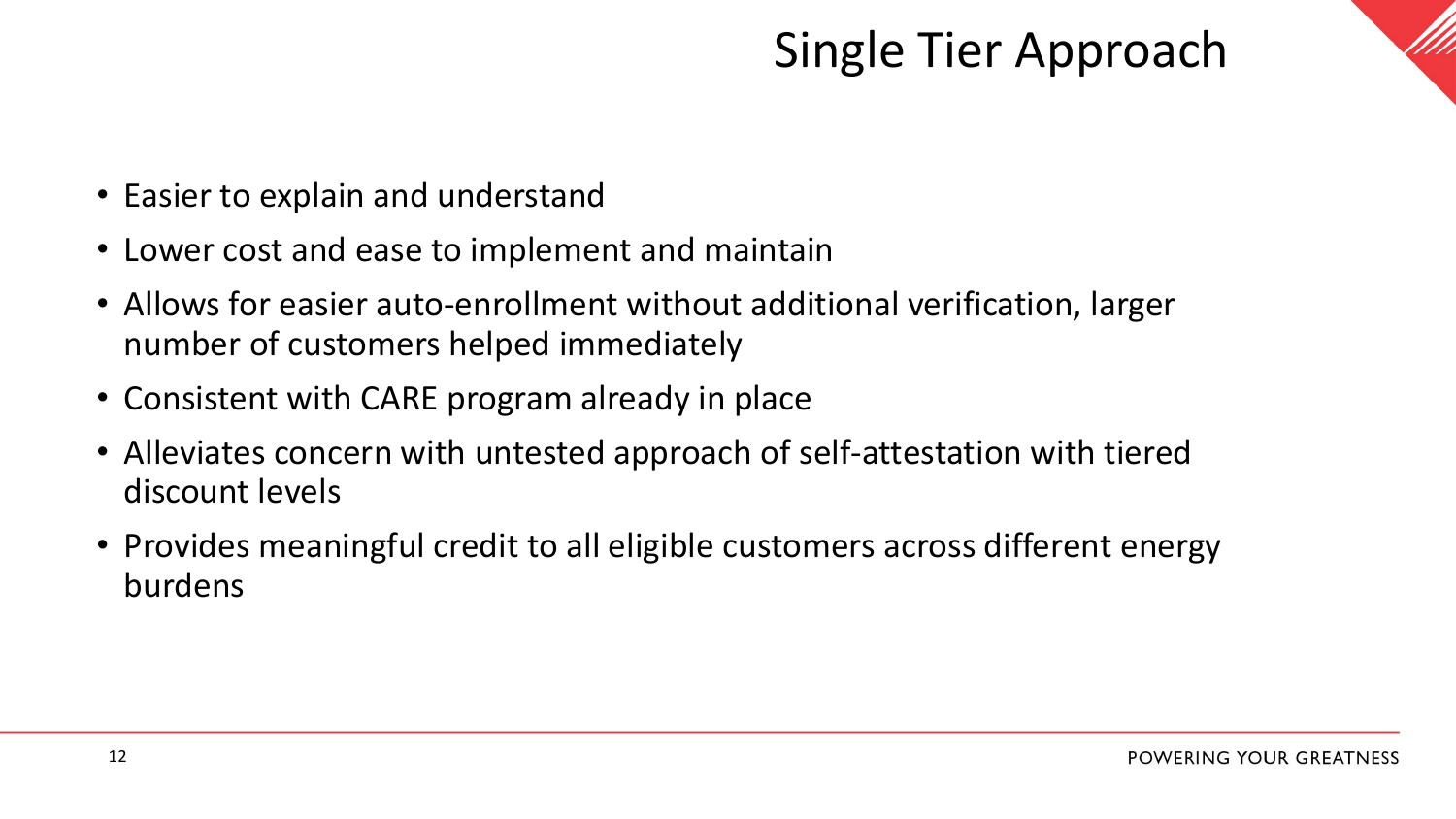# Outreach and Communication

- Stakeholder Engagement
	- Brochures and applications to community-based organizations
	- Community and Equity Advisory Group
	- Company will continue to refer customers to agencies for additional assistance
- Customer service representatives will provide enrollment information over the phone (direct customer to website or send form)
- Information and form on the website
- Social media advertising about program
- Email campaign
- Bill onserts to all customers outlining the program
- Surveys
	- Email surveys sent to customers shortly after enrollment
	- More robust survey sent out annually